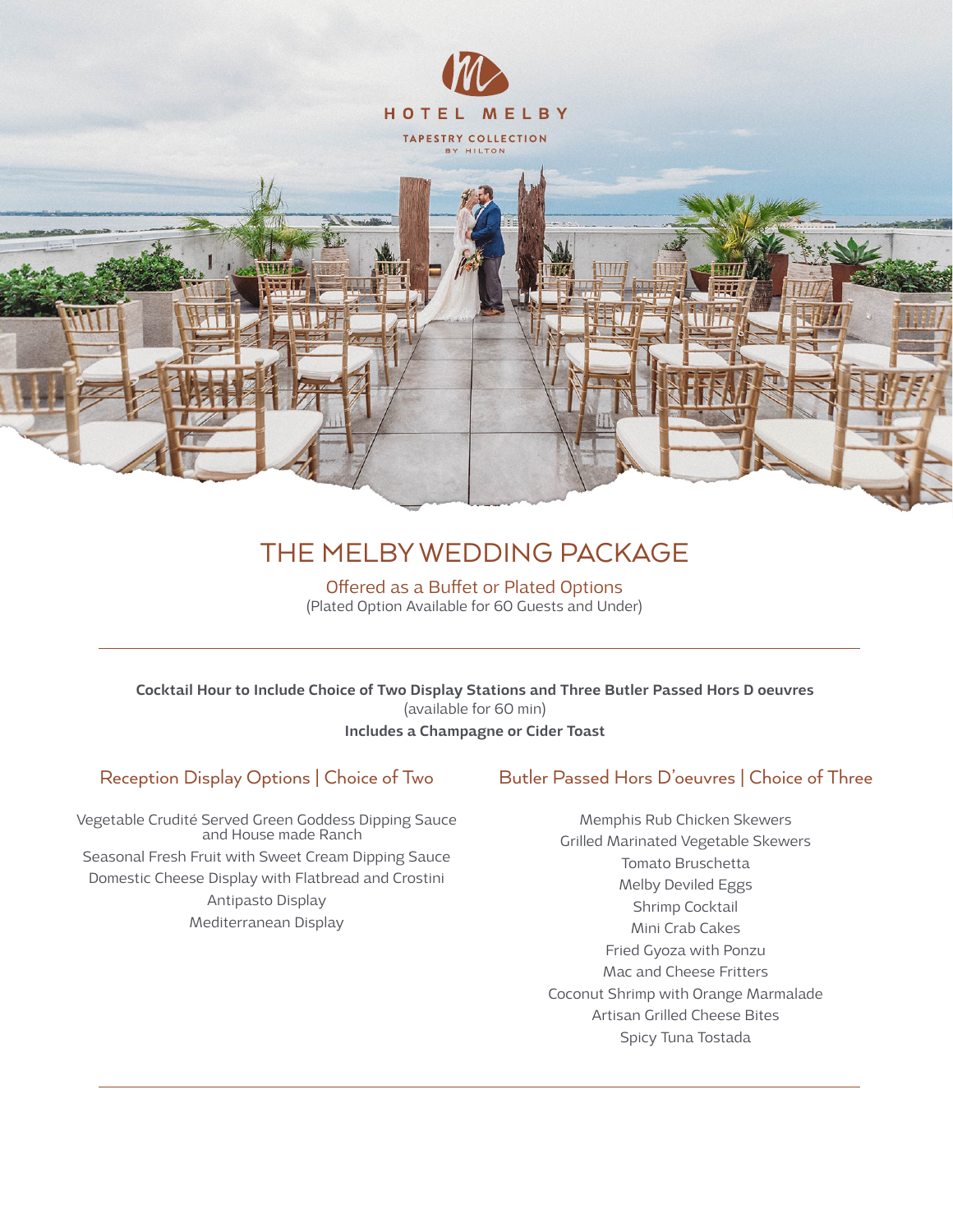90 Minute Dinner Service to Include Rolls and Butter, Coffee, Hot or Iced Tea and Water Service with Dinner

## Salad | Choice of One

Mix Greens with Candied Walnuts, Fuji Apples, Blue Cheese with Balsamic Vinaigrette Mixed Greens Salad with Tomato, Cucumber, Carrots, Red Onion served with Choice of House made Ranch or Balsamic Vinaigrette Butter Lettuce with Crumbled Blue Cheese, Crispy Bacon Lardons and Creamy Sherry Vinaigrette Caesar Salad Gem Lettuce, Asiago, Everything Bagel Croutons

## Buffet Entrees | Choice of Three

(Plated for under 60 guests)

Pan Roasted Chicken/Natural Jus Roasted Atlantic Salmon Sake Glazed Miso Pompano Grilled NY Steak/ Mustard Peppercorn Cream Sauce Grilled Ribeye Steak Pan Seared Duck Breast/Lingonberry Red Wine Reduction (plated only) Seasonal Vegetable Pasta Primavera Grilled Cauliflower Steak Romesco Orzo Sweet Corn

## Choice of One Starch & One Vegetable

Pasta Option Choice of Alfredo, Marinara or Herbs and Olive Oil Confit Roasted Potatoes Jasmine Rice Roasted Brussels Sprouts Roasted Seasonal Vegetable Medley Sautéed Broccolini, Sundried Tomatoes

## Bar Options | Choice of One

The Bar cannot be removed. You can downgrade to a beer and wine bar.

#### Four Hour House Bar

to Include Well Spirits, Imported and Domestic Bottle Beers, House Wines, Soda, Mixers and Juice

#### Four Hour Beer and Wine Bar

to include Imported and Domestic Bottle Beers, House Wines, Soda, Mixers and Juice

## Accommodations

Our spacious guest rooms feature beautiful views of the water or city. Amenities include Premium WIFI, 55in. LCD HDTVs, mini refrigerators, and laptop safes.

One Corner Hotel Room for the night of the wedding with 4pm check in, 10th Floor Meeting Lab for One Ready Room for 4hrs prior to ceremony start time, tasting for a total of 4 Guests.

\*A minimum of 10 guest rooms are required for group blocks. Requires minimum of 50 guests for a complimentary corner room.